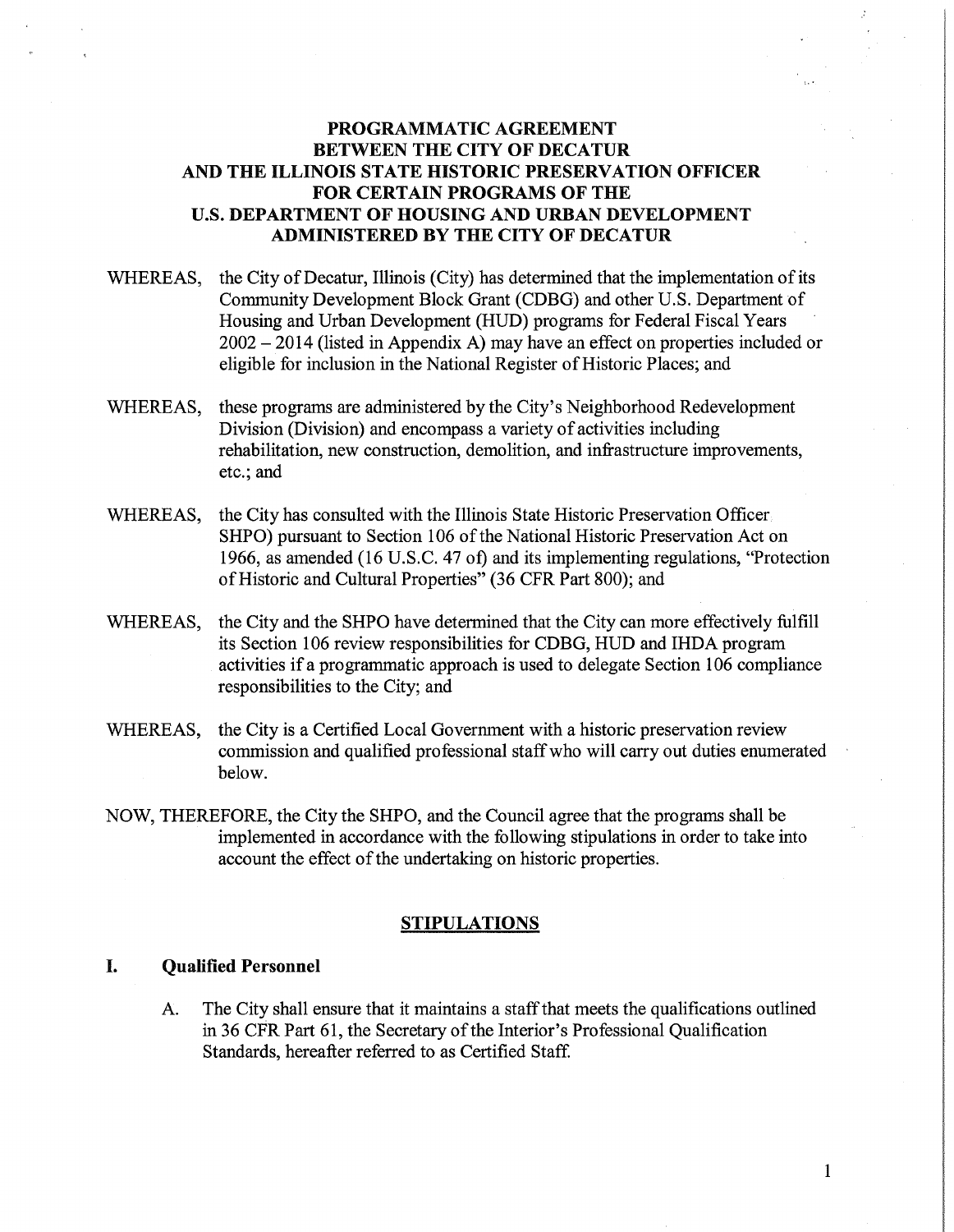- B. The City shall ensure that all historic preservation work carried out pursuant to this Agreement is carried out by or under the direct supervision of Certified Staff.
- C. The City shall notify the SHPO annually whether it has employed or contracted with qualified professionals to carry out reviews under the terms of the Programmatic Agreement or whether it will require assistance from the SHPO. The vitae of qualified professionals and/or contractors shall be provided to the SHPO for review as a component of the Certified Local Government Annual Report.
- D. The City will notify the SHPO of any proposed staffing changes or vacancies. If the City does not have Certified Staff in place or if the SHPO does not certify a City staff person or consultant, then this Agreement will become null and void and the City instead will comply with 36 CFR Part 800.4 through 800.6 with regard to individual undertakings covered by this Agreement.

#### **II. Exempt Activities**

When the following activities are proposed for properties listed on the National register or eligible for listing on the National Register, further review is not required because there is limited potential to affect the historic resource.

- A. Involvement of properties less than 50 years old not listed on or not eligible for the National Register
- B. Repair or replacement of electrical, plumbing, heating and ventilation systems or their components, when no structural alteration is involved. This includes repair or replacements of electrical panels, breakers, circuits, switches, receptacles and fixtures, plumbing and water lines, drains, sewers, fixtures, water heaters, heating vents, floor furnaces, wall heaters, central heat systems and gas lines.
- C. Painting of any exterior component which has previously been painted.
- D. Roof replacement of asphalt shingles.
- E. Repair or replacement of existing curbs and sidewalks in kind (historic slate sidewalks are **NOT** exempt).
- F. Emergency programs (but not emergency demolitions).

### III. **Identification and Evaluation of Historic Properties**

- A. Identification of Historic Properties
	- 1. The City will continue to survey its historic properties and forward information on locally significant properties to the SHPO. This information will be conveyed via the Certified Local Government Annual Report.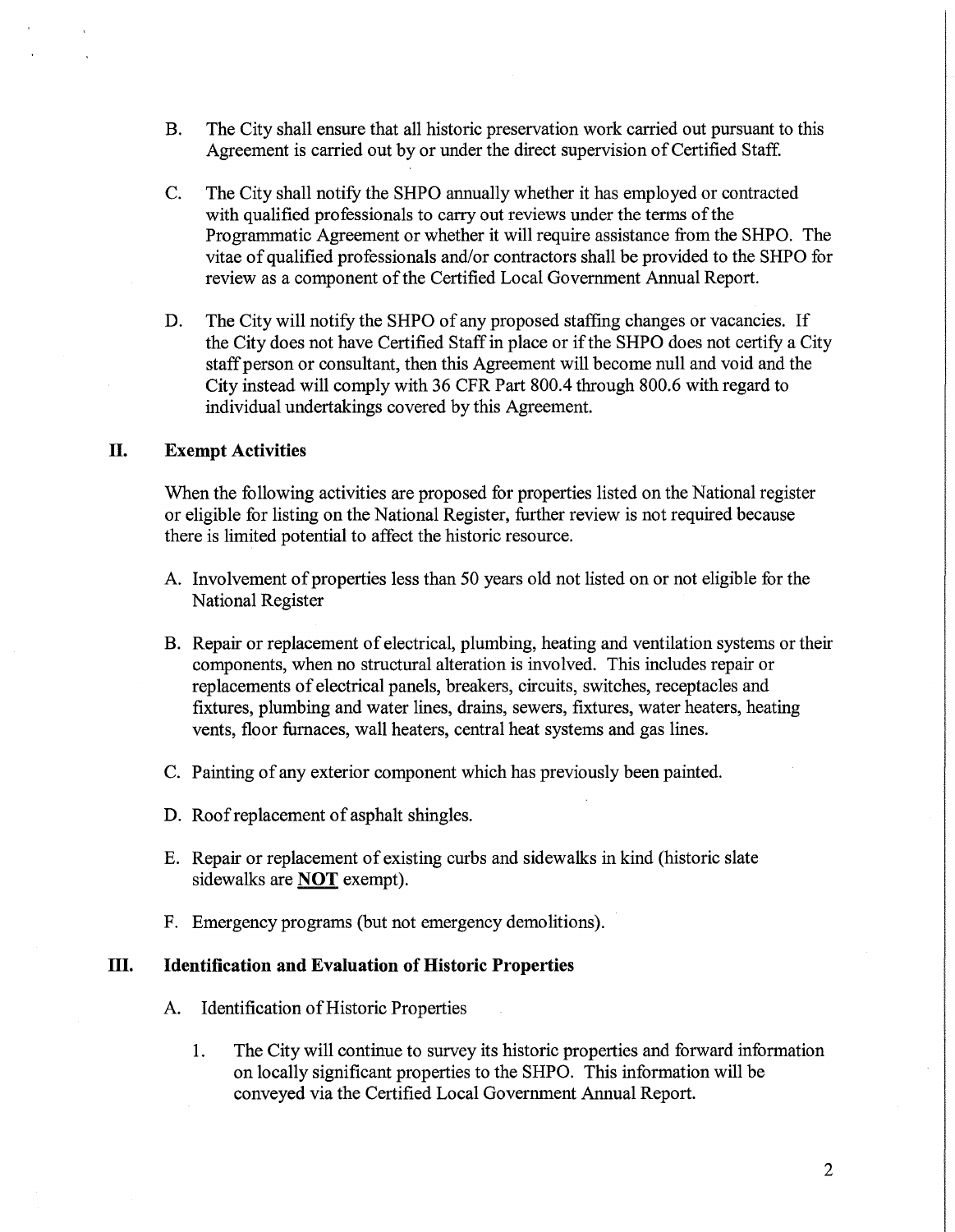- 2. In conducting a local identification of historic properties the City shall review and consult:
	- a. The current listing of the National Register of Historic Places.
	- b. The current City of Decatur Local Landmarks list.
	- c. The Illinois Historic Sites Survey (1972).
	- d. Designations of "primary significance" cataloged as part of the general survey of Decatur buildings
- 3. When the City determines that additional information is required to adequately assess the presence of historic properties, additional surveys shall be conducted that are responsive to the nature of the undertaking. As appropriate, the focus of the identification surveys shall be on target areas rather than property-byproperty.
- B. Evaluation of National Register Eligibility
	- 1. Documentation for properties 50 years or older involved in a HUD or IHDA funded undertaking that are not individually listed in the National Register of Historic Places will be evaluated by Certified Staff. Certified Staff shall apply the National Register criteria and determine if the structures qualify for National Register eligibility.
	- 2. If Certified Staff has questions concerning the eligibility of certain property, he or she will forward documentation to Decatur's Historical and Architectural Sites Commission (Commission) for evaluation and recommendation.
	- 3. If the Commission has questions concerning the eligibility of a certain property, they will forward documentation to the SHPO for evaluation and recommendation. If the Commission chooses not to accept the recommendation of the SHPO, in this instance, they will forward adequate documentation, including the views of the SHPO, to the Keeper of the National Register of Historic Places for a formal determination of eligibility in accordance with 36 CPR Part 800.4 (c). The SHPO shall be notified accordingly.
	- 4. Certified Staff may submit eligibility determinations for properties to Decatur's Historical and Architectural Sites Commission and SHPO concurrently in order to expedite the Section 106 review.
	- 5. Properties determined to be not listed on the National Register or not eligible for the National Register will be documented as such by Certified Staff and a copy of the determination will be included in the individual project files.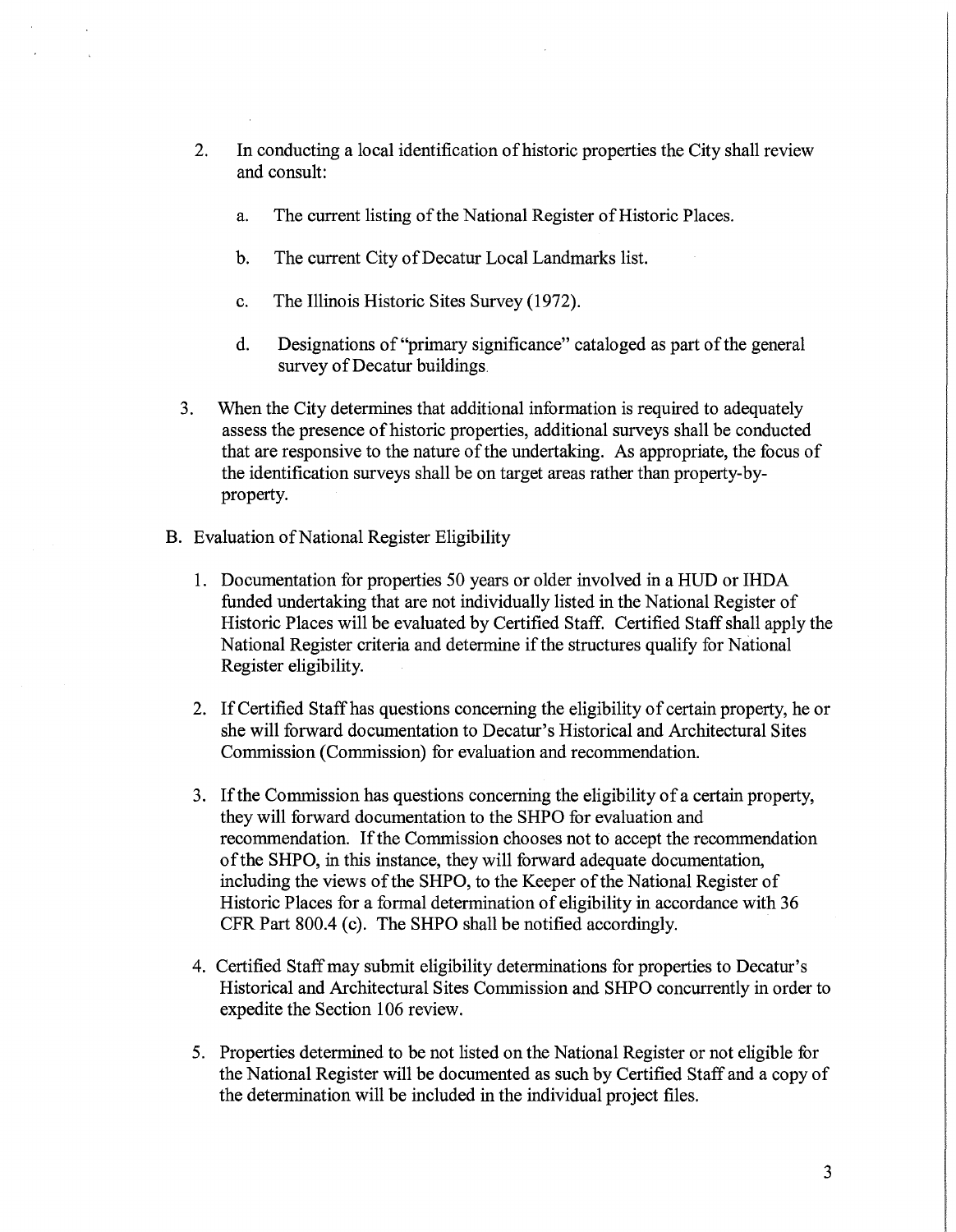### IV. **Treatment of Historic Properties**

- A. Properties listed on the National Register, properties eligible for listing on the National Register and properties that have been determined eligible to meet the National Register criteria in accordance with Stipulation III shall be treated in accordance with this section.
- B. Rehabilitation
	- 1. The City shall ensure that work write-ups of plans and specifications for all rehabilitation activities not listed as exempt under Stipulation II are developed in accordance with the recommended approaches in *The Secretary of the Interior's Standards for Rehabilitation and Guidelines for Rehabilitating Historic Buildings*  (Standards). The City may also use *"City of Decatur Historic Districts and Landmarks Guidelines,* " which are based upon the Standards and have been approved by the SHPO.
	- 2. Prior to the initiation of rehabilitation activities, program recipients shall submit work write-ups or plans, photographs and specifications which evidence adherence to the Standards to Certified Staff for review and approval. These plans must be complete enough in order to facilitate understanding of the proposed project.
	- 3. Should Certified Staff recommend modifications to the work write-up or plans and specifications to ensure that the project meets the Standards; program recipients shall make the appropriate modifications and submit revised work write-ups or plans to Certified Staff. Should program recipients determine that they cannot make the modifications recommended by Certified Staff to meet the Standards, program recipients shall consult further with the Commission. If Certified Staff in consultation with the Commission determine that the project meets the criteria of adverse effect, the City will consult with the SHPO to develop a Standard Mitigation Measures Agreement in accordance with Stipulation V. If the SHPO determines that the Standard Mitigation Measures do not apply, the City shall notify the Council and initiate the consultation process set forth in 36 CFR Part 800.5 (e).
	- 4. If a project will have no effect or no adverse effect on historic resources, it may proceed after review and documentation in individual project files by Certified Staff.
- C. Demolition and Relocation of Historic Properties
	- 1. Recipients shall not proceed with the demolition of relocation of contributing buildings within an historic district or properties listed in the National Register until the procedures set forth in this section are completed.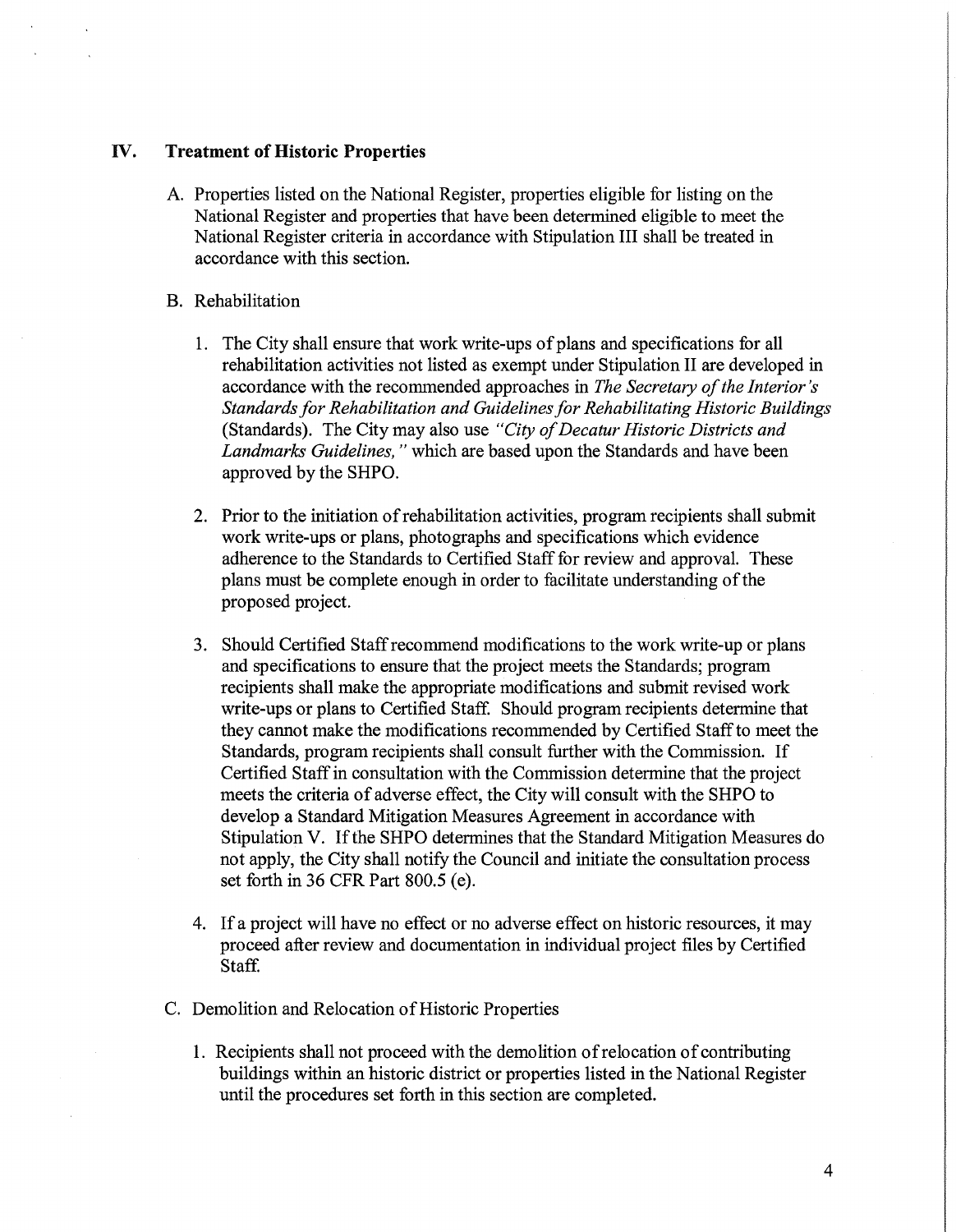- 2. Demolition or relocation of properties that are included in or eligible for inclusion in the National Register, listed as contributing buildings within a historic district or included in the surveys listed in Section III.A.2., part a through fwill be reviewed on a case by case basis by Certified Staff and, if necessary the Commission. The recipient will submit the following documentation for review:
	- a. Location (including map) and description of the property proposed for demolition or relocation.
	- b. Reasons for demolition, including documentation of building code violations, structural reports citing building deficiencies and estimated cost for rehabilitation; or reasons for relocation.
	- c. A cost comparison ofrehabilitation versus property acquisition and demolition and summary of alternatives considered.
	- d. Photographs of the property depicting its current condition.
	- e. Future plans for the site.
	- £ Proposed site for relocation.
- 3. If the Certified Staff, in consultation with the Commission, determine that demolition or relocation cannot be avoided, the City will consult with the SHPO to develop a Standard Mitigation Measures Agreement in accordance with Stipulation V. If the SHPO specifies that the Standard Mitigation Measures do not apply, the City shall notify the Council and initiate the consultation process set forth in 36 CFR Part 800.5 (e).
- D. New Construction

Program recipients shall ensure that the design of new construction, infill construction, or additions to historic buildings is compatible with the historic qualities of the historic district or adjacent historic buildings in terms of size, scale, massing, design, features, and materials, and is responsive to the recommended approaches for new construction set forth in the Standards

- 1. Program recipients shall develop preliminary design plans in consultation with the City. Final plans and specifications will be submitted to Certified Staff for review and approval prior to the initiation of construction activities.
- 2. If Certified Staff, in consultation with the Commission determines that design of the new construction does not meet the Standards or would otherwise result in an adverse effect to historic properties, the City shall consult with the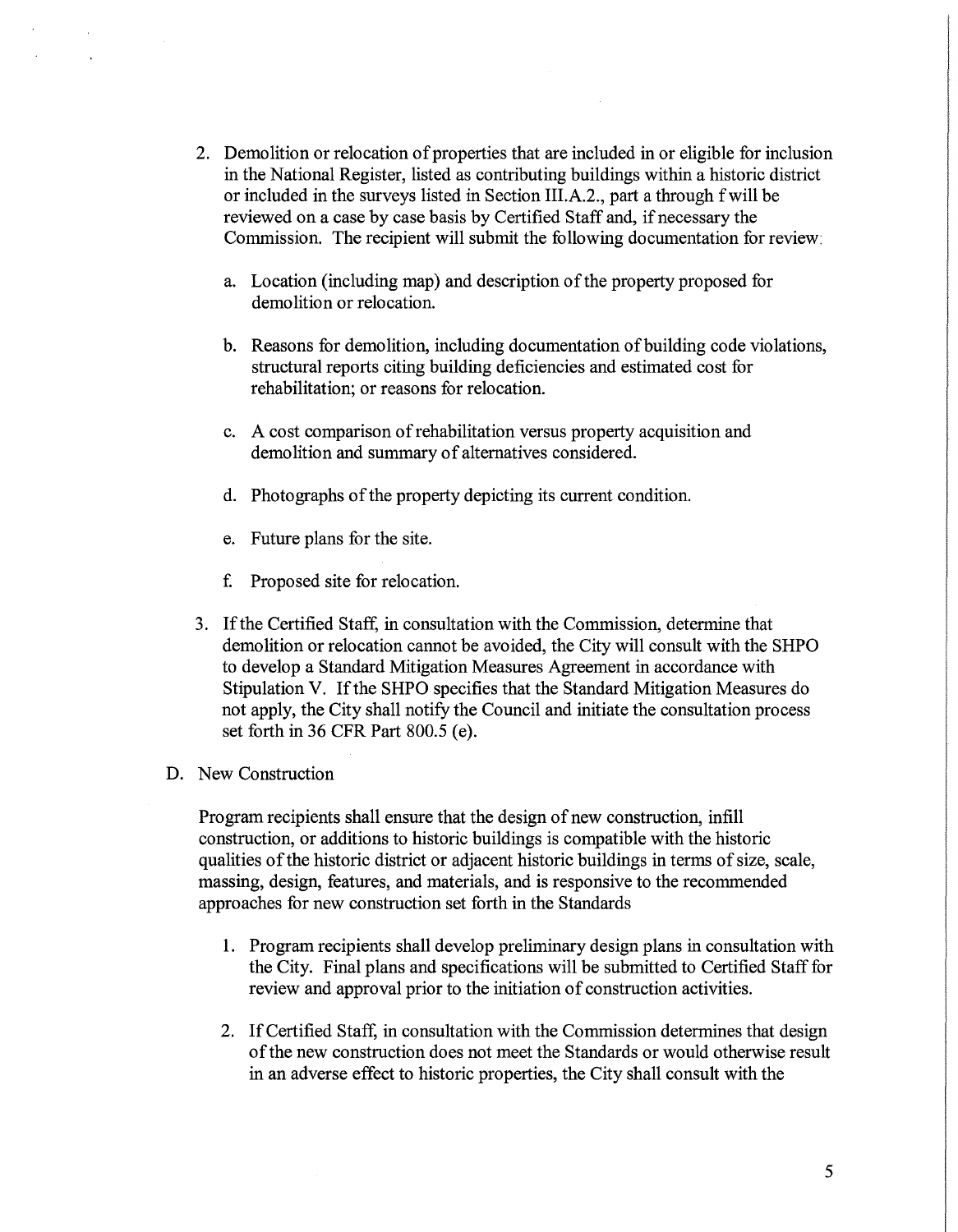SHPO to develop a Standard Mitigation Measures Agreement in accordance with stipulation V.

- 3. If the SHPO determines that the Standard Mitigation Measures do not apply, the City shall notify the Council and initiate the consultation process set forth in 36 CFR Part 800.5 (e).
- E. Handicapped Accessibility

Handicapped accessibility projects undertaken by the City to comply with the American Disabilities Act and other local and federal requirements will follow these guidelines:

- 1. The City will explore all alternative methods to provide handicapped accessibility to historic buildings consistent with the Standards, National Park Service Brief Number 32 "Making Historic Properties Accessible," and the Department of the Interior's report *Access to Historic Buildings for the Disabled: Suggestions for Planning and Implementation.*
- 2. To the extent feasible, handicapped accessibility features will not be located on primary elevations of historic buildings and will not result in the removal of significant historic or architectural features or materials. Final plans and specifications for handicapped accessibility projects shall be reviewed and approved by Certified Staff to determine if the projects meet these guidelines. If the Certified Staff, in consultation with the Commission, determine that the Standards cannot be met or it the project could have an adverse effect on a historic property, then prior to taking any action, the City will consult with the SHPO and initiate procedures set forth in Stipulation V.
- F. Site Improvements and Public Improvements
	- 1. Site and public improvements within historic districts including sidewalk improvements, repaving of streets, installation of landscaping, street lighting and street furniture and other infrastructure improvements will adhere to the Standards. These improvements will be designed to ensure that character defining elements of historic properties are preserved through repair or replacement in kind. Any new materials or features introduced in a historic district will be responsive to the character of that district.
	- 2. Final plans and specifications for site and public improvements projects shall be reviewed and approved by Certified Staff. If the Standards cannot be met or if the project could have an adverse effect on historic properties, then prior to taking any action the City will consult with the Commission.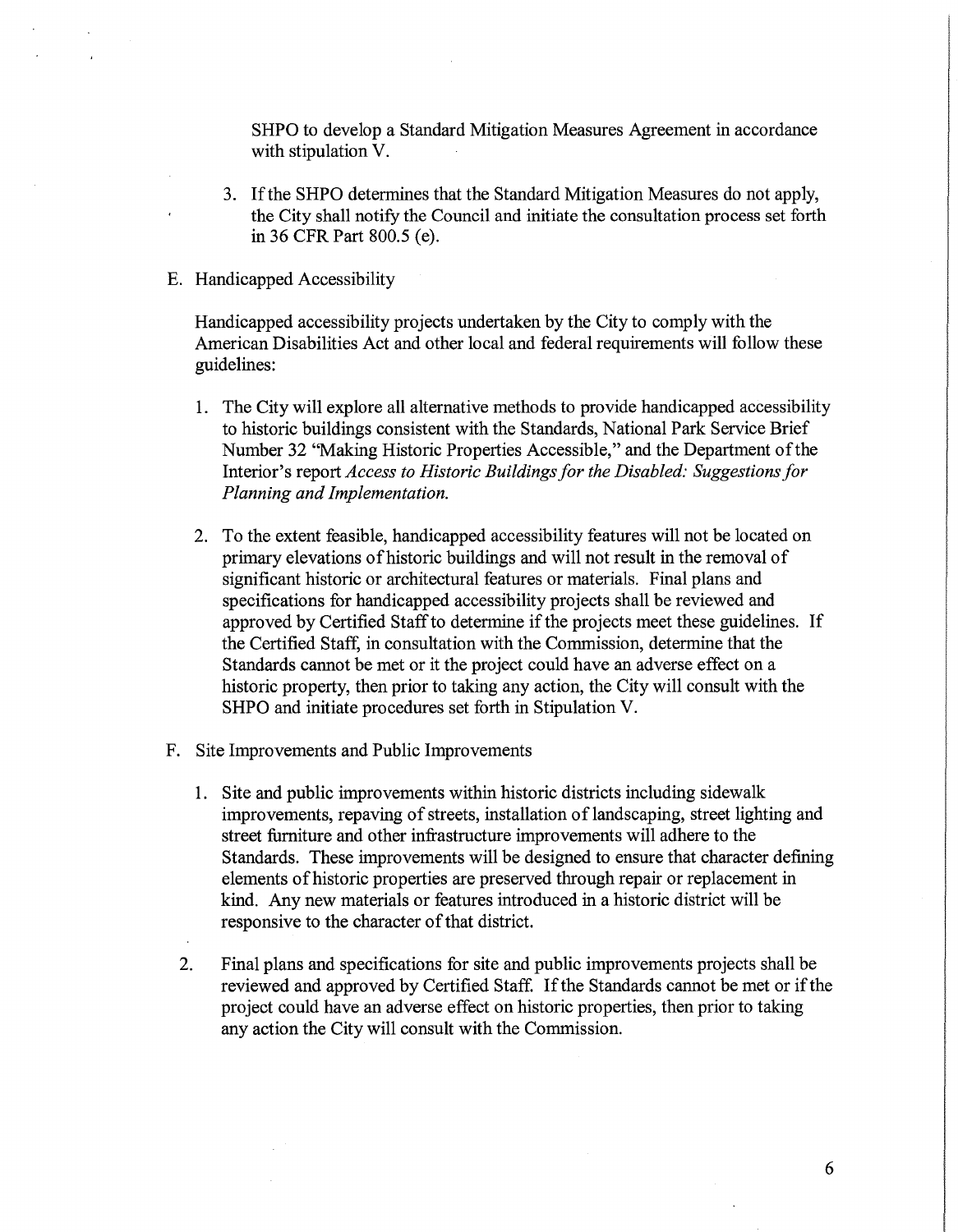- G. Emergency Undertakings
	- 1. When emergency demolition is required for historic properties associated with a HUD funded activity, Certified Staff will conduct an immediate review, if conditions allow. The existence of an emergency situation shall be based upon the need to eliminate an imminent threat of the health and safety ofresidents as identified by local building inspectors, fire department officials or other local officials.
	- 2. The City shall forward documentation to Certified Staff for review immediately upon notification that an emergency exists. Documentation should include:
		- a. Nature of the emergency
		- b. Historic property involved
		- c. Current condition of the building, including photographs
		- d. Time frame allowed by local officials to respond to, or correct, the emergency situation.
		- 3. The City shall consult with the SHPO to the greatest extent possible given particular circumstances.
		- 4. The City shall ensure that any mitigation measures recommended by the Certified Staff or SHPO are implemented, if feasible.

### **V. Resolution of Adverse Effects**

- A. If the City, in consultation with the Commission, determine that a project meets the Criteria of Adverse Effect, the City shall consult with the SHPO determine whether the historic properties should be treated in accordance with the Standard Mitigation Measures outlined in Appendix B or reviewed in accordance with 36 CFR Part 800.5 (e).
	- 1. The City shall submit to the SHPO, background documentation to include an analysis of alternatives, recent structural reports or assessments of conditions, cost estimates for rehabilitation, programmatic and economic considerations, and marketing studies.
	- 2. If the SHPO determines that a proposed demolition is an acceptable loss ofno prudent and feasible alternatives exists to implementing the undertaking without adverse effects, the City, the SHPO and the program recipient shall execute a Standard Mitigation Measures Agreement as outlined in Appendix B.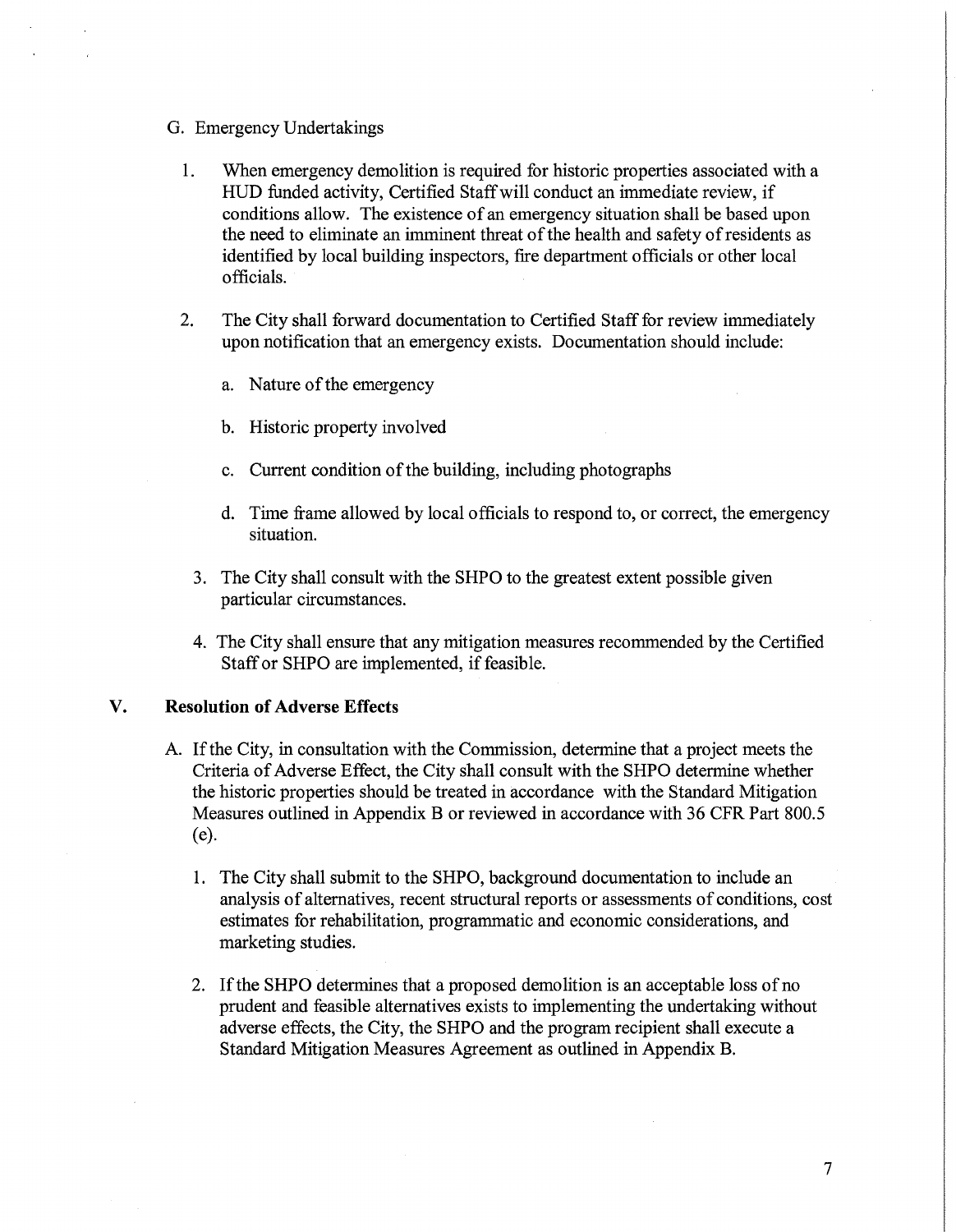- 3. Upon receipt of the Standard Mitigation Measures Agreement from the City, program recipients shall sign the Agreement and return the original to the City within 30 days following receipt. In cases where the City may act as program recipient, the City will consult in the Standard Mitigation Measures Agreement with the SHPO. No further review of the undertaking is required by the Council.
- 4. If program recipients object to the terms of the Standard Mitigation Measures agreement, the program recipients shall notify the City and SHPO and initiate the consultation process set forth in 36 CFR Part 800.5 (e).
- B. Standard Mitigation Measures Agreements shall not be executed when one of the following circumstances exist.
	- 1. The SHPO determines that the Standard Mitigation Measures do not apply to an undertaking.
	- 2. Program recipients object to the Standard Mitigation Measures proposed by the City.
	- 3. The City fails to respond within 30 days.
	- 4. The undertaking will adversely affect a National Historic Landmark.
	- 5. The public objects during the open Historical and Architectural Sites Commission meeting or by certified letter.
	- 6. Historic human remains are present within the area of potential effect.

### **1. Treatment of Archeological Sites**

- A. The City shall notify the SHPO when ground disturbing activities over an acre are part of a local undertaking.
	- 1. The City shall request the SHPO's opinion regarding the potential effect of such activities on archeological properties prior to initiation of project activities. If the SHPO can determine that there is a high probability for the presence of significant archeological sites or cultural remains within the project area, the City or program recipients shall contract qualified archeologist to conduct archeological surveys. The City shall forward the scope of work for the archeological survey to the SHPO for review and approval.
	- 2. If the City and the SHPO determine that there is the potential for Archeological properties listed in or eligible for listing in the National Register, the City and the program recipients shall seek ways to avoid the archeological properties. If the properties cannot be avoided, the City and the SHPO shall develop a data recovery plan that is consistent with the Secretary of the Interior's Standards and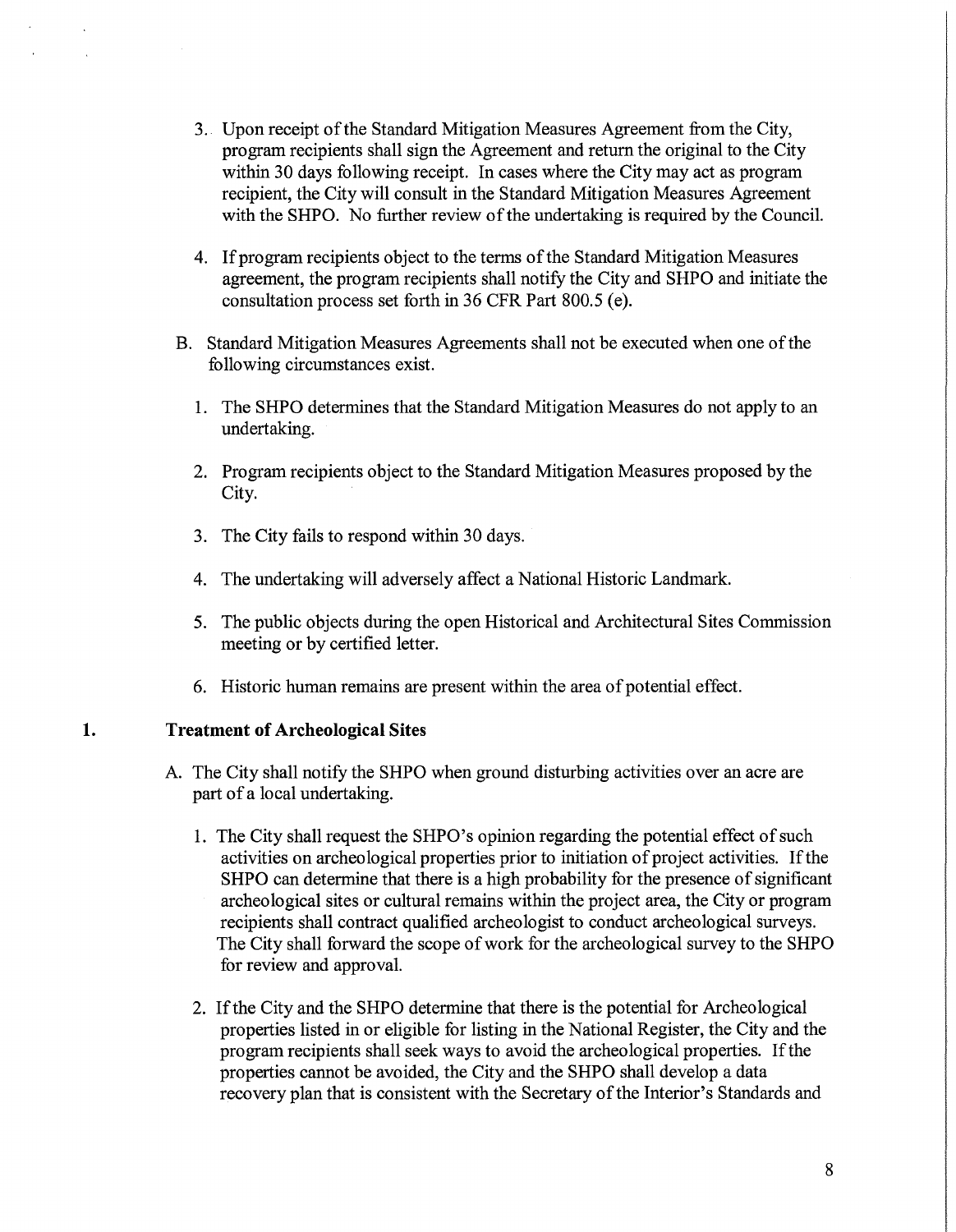Guidelines for Archeological Documentation (48 CFR 44734037) and take into account the Council's publication, "Treatment of Archeological Properties," its subsequent revisions and appropriate State guidelines. The City shall ensure that the approved plan is implemented by qualified archeologists.

### **2. Public Involvement**

- A. Each year the City will notify the public of the City's current CBDG program and make available for public inspection documentation on the City's CDBG program. Included in this documentation will be general information on the types of activities undertaken with CDBG funds, information on identified historic properties in the community which might be affected by these activities, the amount of CDBG funds available in the current program year, and how interested persons can receive further information on the program.
- B. At any time during the implementation of the measures stipulated in this Programmatic Agreement, should the public raise an objection pertaining to the treatment of an historic property, the City shall notify the Commission and take the objection into account. Program recipients, the City, the Commission, the SHPO, or the Council, when requested by the objector, shall consult to resolve the objection. Program recipients are not required to cease work while objections are being reviewed, but the City reserves the right to halt work in light of valid arguments from the public.

### **VIII. Administration, Monitoring and Reporting**

- A. The SHPO shall provide comments within 30 days for reviews or comments requested by the City of the Commission, with the exception of emergency undertakings. In the event that the SHPO fails to comment within the 30 day time period, the City can assume that the SHPO concurs.
- B. The SHPO shall conduct periodic training workshops for Certified Staff to review the requirements of this Programmatic Agreement. The SHPO shall also provide guidance related to implementation of the terms of the Programmatic Agreement.
- C. The City shall ensure the SHPO of documentation for local undertakings which involve historic properties and were subject to the terms of the Programmatic Agreement in individual project or environmental files. Each project file shall include at a minimum:
	- 1. Documentation why one of the exemptions from review is applicable.
	- 2. Comments from Certified Staff, the Commission or the SHPO regarding the National Register eligibility of the property.
	- 3. Proposed treatment of historic properties.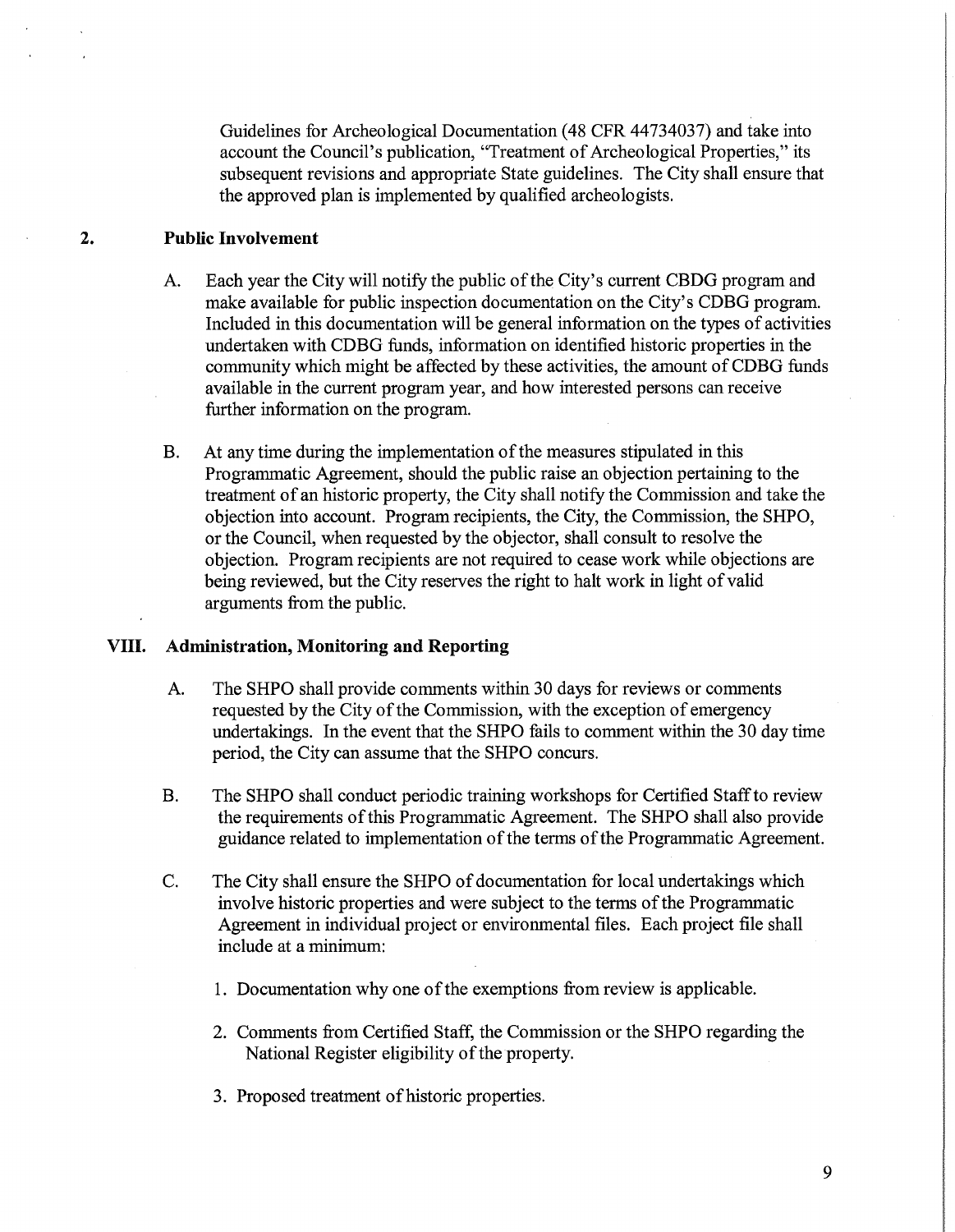- 4. Before and After photographs.
- 5. Work write-ups.
- 6. Date the project was completed.
- D. Documentation shall be available for review by the SHPO or Council following reasonable notice.
- E. The SHPO shall conduct periodic monitoring visits of the City's project sites to ensure compliance with actions, plans, documents and agreements approved by the City, the SHPO or Council pursuant to this Programmatic Agreement.
- F. Nothing in this agreement shall be construed as meaning that the City cannot request the advice or assistance of the SHPO at any time.
- G. As a component of the Certified Local Government Annual Report, the City shall summarize activities carried out under the terms of this Programmatic Agreement. The report will be submitted no later than June 1 of each year. The annual Report shall include:
	- 1. List of property addresses submitted for review.
	- 2. Program in which the undertaking took place.
	- 3. Evaluation of National Register eligibility, and if eligible, the finding of effect.

### IX. **Effective Date**

This Programmatic Agreement shall take effect on the date it is signed by all the parties, including the City and the SHPO. The Programmatic Agreement will remain in effect until January 31, 2012, unless terminated due to failure to comply with the terms of the agreement.

### **X. Amendments**

- A. Any party to this Programmatic Agreement may request it be amended or modified, where upon the City and the SHPO will consult in accordance with 36 CFR Part 800.13 to consider such revisions.
- B. Any resulting amendments or addenda shall be developed and executed among the City and the SHPO in the same manner as the original Programmatic Agreement.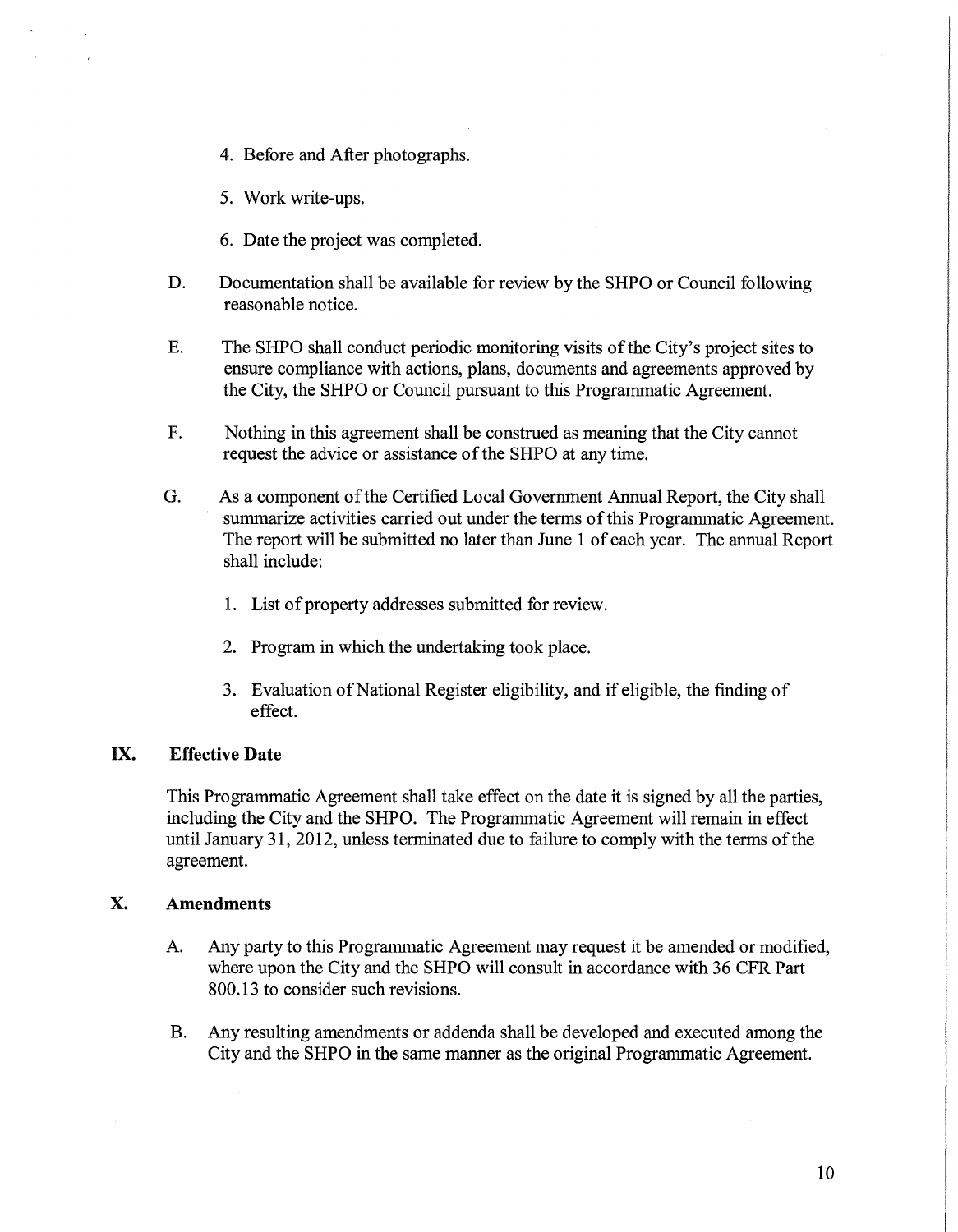### **XI. Termination**

Any party to the Programmatic Agreement may terminate the Agreement by providing 30 calendar days notice to the other parties, provided that the parties will consult during the period prior to termination to seek agreement on amendments or other actions that would avoid termination.

# **XII. Compliance with Agreement**

Execution and implementation of this Programmatic Agreement and carrying out its provisions evidences that the City has satisfied its Section 106 responsibilities for all individual undertakings of the programs.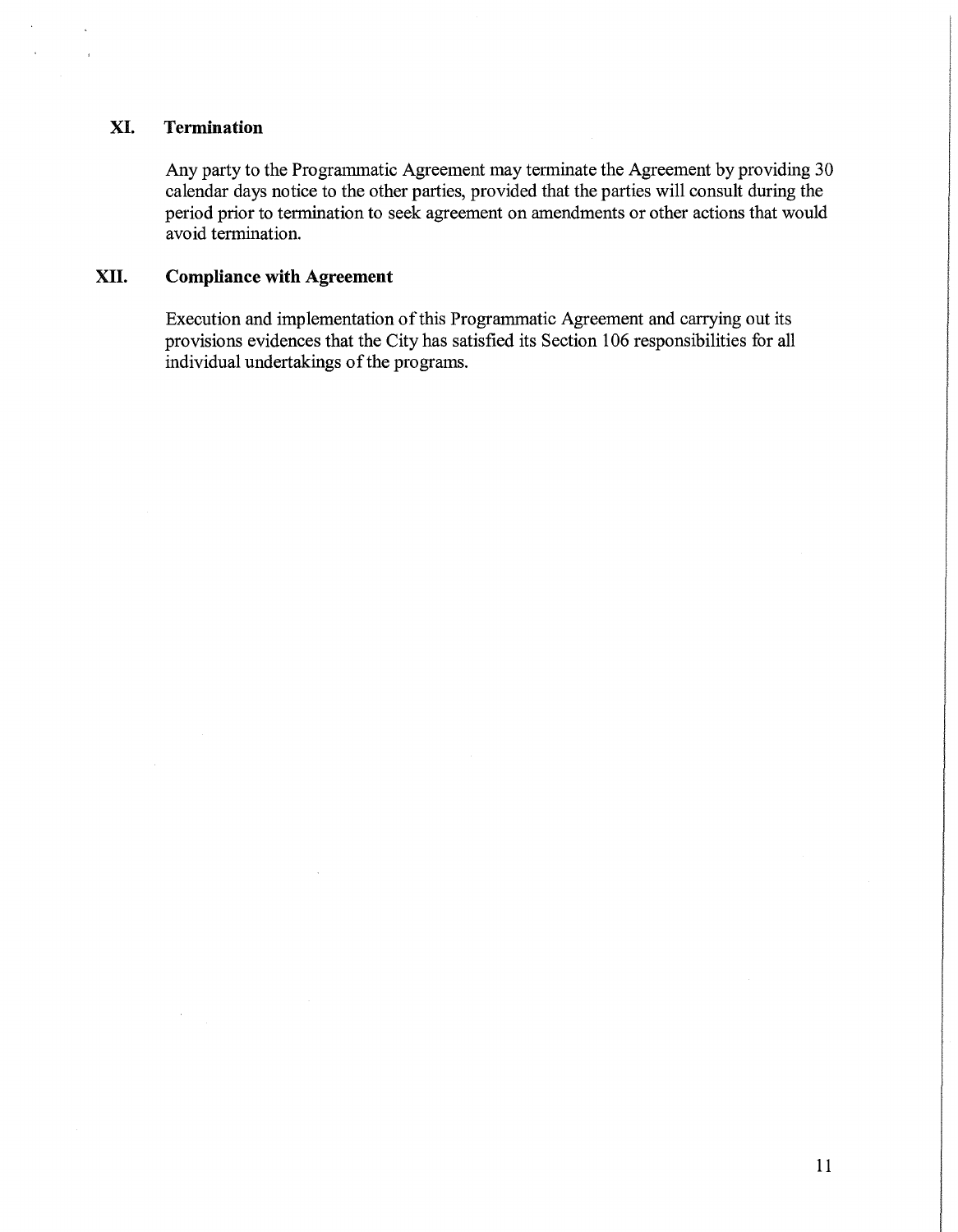# ILLINOIS STATE HISTORIC PRESERVATION OFFICER

Prince  $\epsilon$  $\sqrt{a+b}$  $71$  $\frac{10}{\text{Date}}$ 

## CITY OF DECATUR

Morne U

By: **Paul** Osborne, Mayor

Attest:

Celeste Harris, City Clerk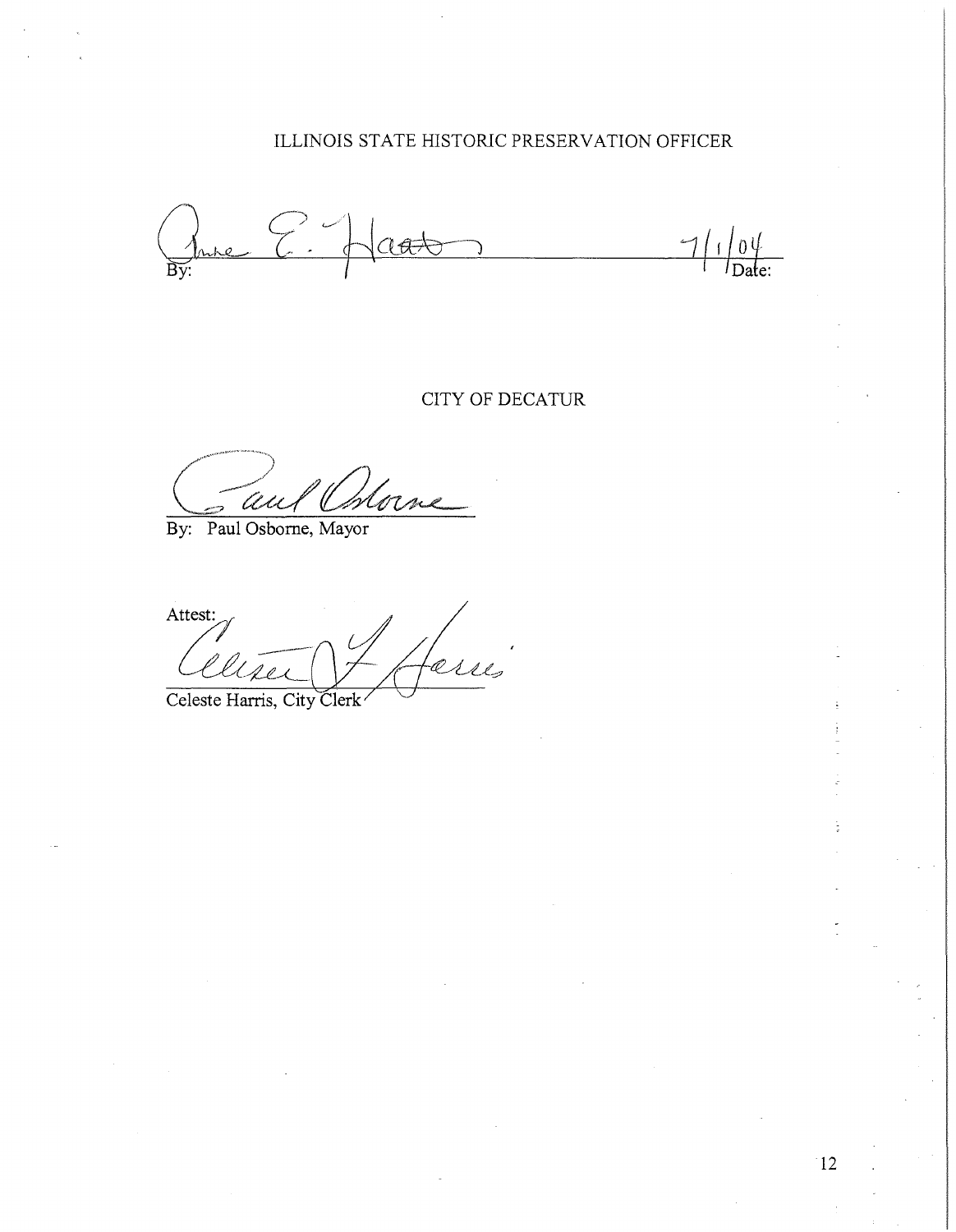### **APPENDIX A**

### **Programs Administered by the City of Decatur**

#### **U.S. Department of Housing and Urban Development Programs**

- a. Community Development Block Grant
	- (a)-Residential Rehabilitation Program grant and loans
	- (b) Emergency Program Grants
	- (c)-Ramp Program grants
	- $(d)$  Roof and Porch program grants
	- (e.)-DCDF Roof and Porch program loans
	- $(f<sub>i</sub>)$  DCDF Rental Rehab Program
	- (g.)-Neighborhood Stabilization program grants and loans
	- (h. )- Downtown Historic Preservation
	- (i.) --Any other approved CDBG Grants
- b. Home Partnership Investment Act (HOME) program
	- (a.)- Residential and Senior Rehabilitation Program grant and loans
	- (b.)- Community Housing Development Organization (CHDO) rehabilitation projects
	- ( c.) -- Supportive Housing
	- (d.) -- New Construction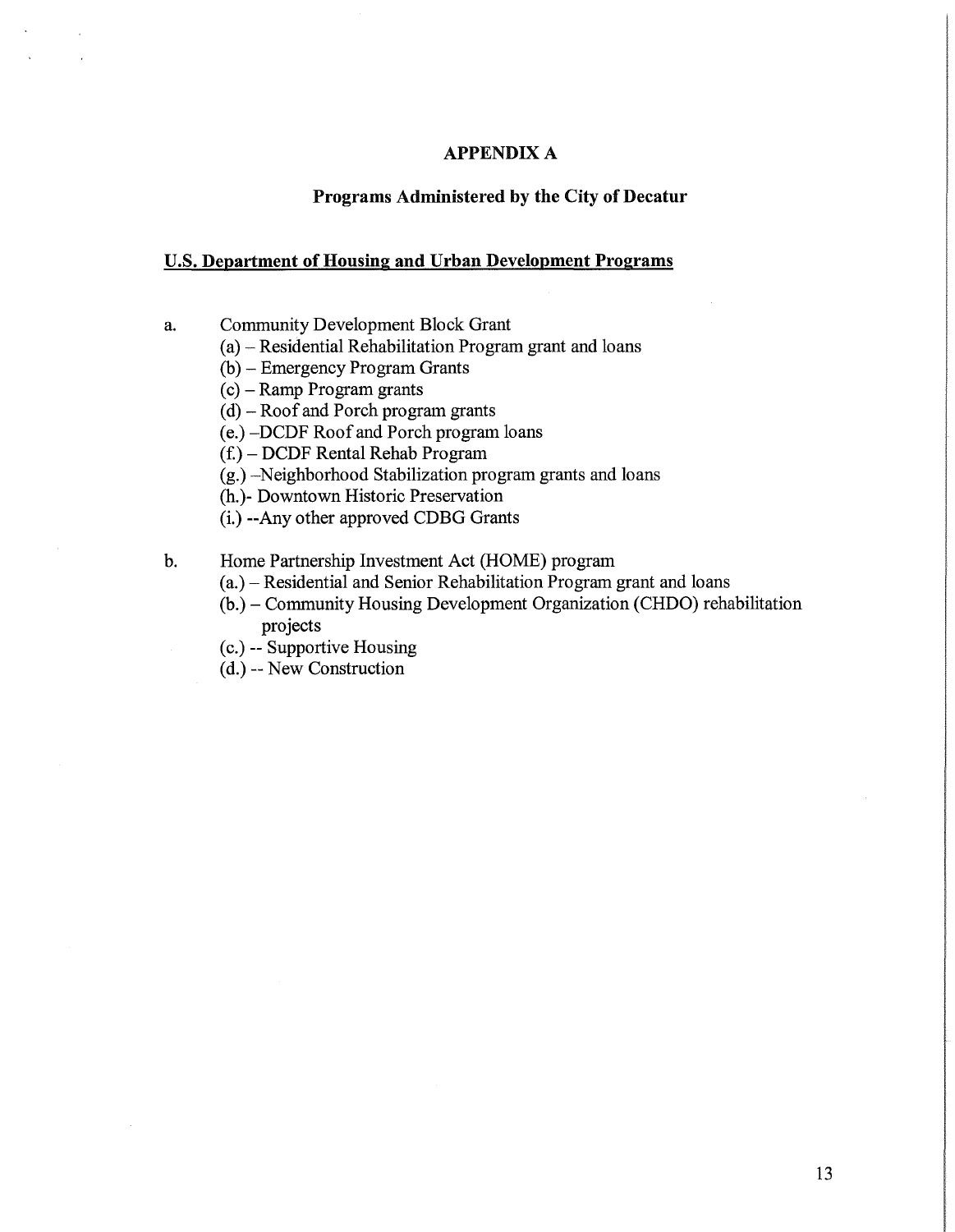### **Appendix B**

#### **Standard Mitigation Measures for Adverse Effects**

Program recipients, the City and the SHPO may develop and execute an agreement that includes one or more of the following Standard Mitigation Measures, as modified by the SHPO, for undertakings not listed in stipulation V when the SHPO deems it appropriate.

- A. Program recipients shall ensure that the historic property is recorded prior to its Demolition, alteration or relocation in accordance with the Illinois Historic American Buildings Survey/Historic American Engineering Record (IL HABS/HAER) standards or a recordation plan developed by the SHPO. At a minimum this plan will establish recordation methods and standards. The SHPO shall identify appropriate archives for the deposit of recordation materials and program recipients shall be responsible for submitting such materials.
- B. The City, in consultation with the SHPO, shall identify appropriate parties to receive salvaged architectural features. Program recipients shall ensure that significant architectural features are salvaged prior to the initiation of demolition activities and properly stored and curated. When feasible, salvaged architectural features shall be reused in other preservation projects, if appropriate.
- C. Program recipients shall ensure that the treatment of historic properties or the design of new buildings which cannot feasibly meet the Standards or approved design guidelines is carried out in accordance with the construction documents or work writeups reviewed and approved by Certified Staff and the Commission.
- D. Program recipients shall ensure that the marketing plan proposed by the City and the SHPO is implemented for a mutually agreed upon period prior to the demolition or relocation of historic properties. Program recipients shall review all purchase offers in consultation with the City and the SHPO. If a successful purchaser is selected, program recipients shall include preservation covenants approved by the SHPO in the transfer deed. If no successful purchaser is identified, program recipients may either convey the property without covenants or proceed with the demolition or relocation after the historic properties have been recorded pursuant to IL HABS/HAER standards.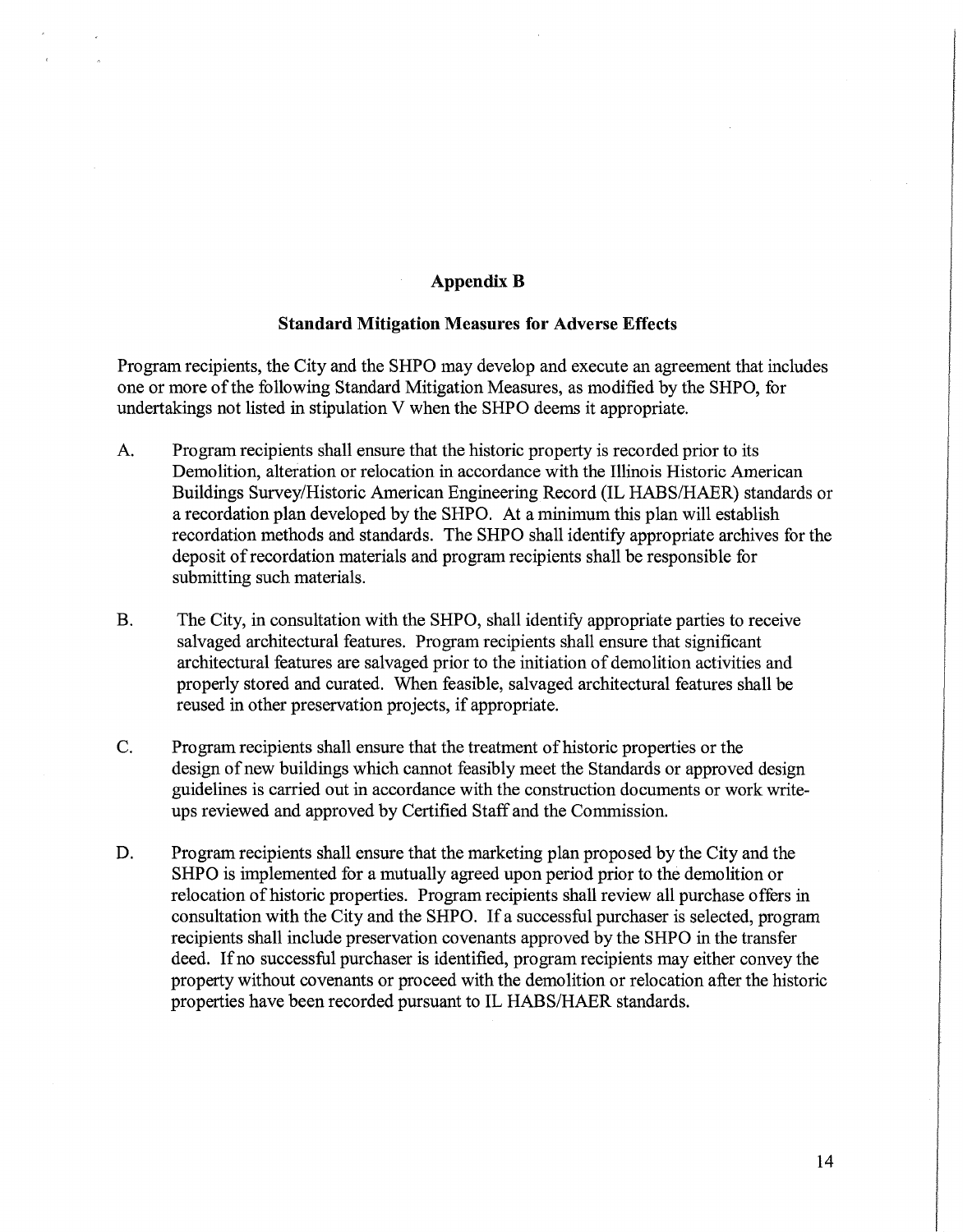Appendix C

 $\bar{\bar{z}}$ 

 $\overline{a}$ 

# Resume of Certified Staff

# and Current List of

## Historical and Architectural Sites Commission Members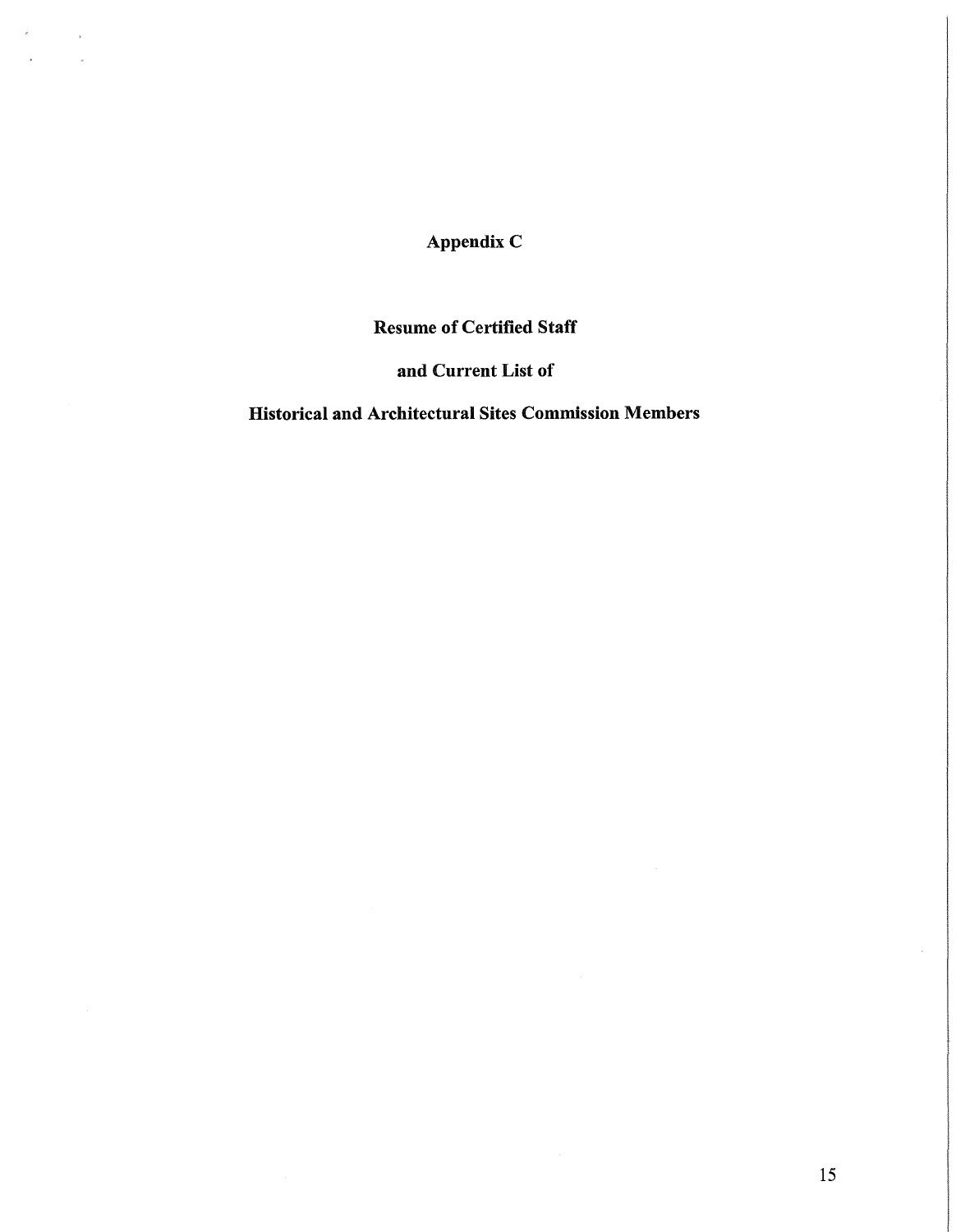|                                              |                                                                                                                                                                                                                                                                                                                                                                                                                                                                                                                                                                                                                                                                                               | <b>KATHY JEAN MILLER, AICP</b>                                                                                                                                                                                                                         |
|----------------------------------------------|-----------------------------------------------------------------------------------------------------------------------------------------------------------------------------------------------------------------------------------------------------------------------------------------------------------------------------------------------------------------------------------------------------------------------------------------------------------------------------------------------------------------------------------------------------------------------------------------------------------------------------------------------------------------------------------------------|--------------------------------------------------------------------------------------------------------------------------------------------------------------------------------------------------------------------------------------------------------|
|                                              |                                                                                                                                                                                                                                                                                                                                                                                                                                                                                                                                                                                                                                                                                               | <b>Preservation Planner</b>                                                                                                                                                                                                                            |
| <b>EDUCATION:</b>                            | Graduate                                                                                                                                                                                                                                                                                                                                                                                                                                                                                                                                                                                                                                                                                      | University of Illinois at Urbana-Champaign<br>Date of Graduation: January 1990, May 1987<br>Degrees Earned: Master of Architecture (Historic Preservation)                                                                                             |
|                                              | Undergraduate                                                                                                                                                                                                                                                                                                                                                                                                                                                                                                                                                                                                                                                                                 | Bachelors of Science in Architectural Studies<br>Grade Point: 4.194 Honors                                                                                                                                                                             |
|                                              |                                                                                                                                                                                                                                                                                                                                                                                                                                                                                                                                                                                                                                                                                               | Richland Community College--Decatur<br>Date of Graduation: May 1984<br>Degree Earned: Associates of Arts in Art<br>Grade Point 4.8 High Honors                                                                                                         |
| <b>PROFESSIONAL</b><br><b>EXPERIENCE:</b>    | <b>Preservation Planner</b>                                                                                                                                                                                                                                                                                                                                                                                                                                                                                                                                                                                                                                                                   |                                                                                                                                                                                                                                                        |
|                                              | <b>City of Decatur</b>                                                                                                                                                                                                                                                                                                                                                                                                                                                                                                                                                                                                                                                                        |                                                                                                                                                                                                                                                        |
|                                              | Economic and Urban Development Department<br>One Gary K. Anderson Plaza<br>Decatur, Illinois 62523                                                                                                                                                                                                                                                                                                                                                                                                                                                                                                                                                                                            |                                                                                                                                                                                                                                                        |
|                                              | Position: Senior Planner (Supervisor Current Planning/ Planning & Economic Development Division)<br>Employed From: June 2004 to Present                                                                                                                                                                                                                                                                                                                                                                                                                                                                                                                                                       |                                                                                                                                                                                                                                                        |
|                                              | Position: Senior Planner Employed From: November 2002 To June 2004<br>Position: Planner Employed From: November 1991 To November 2002<br>Position: Summer Planning Intern Employed From: June 1991 To November 1991                                                                                                                                                                                                                                                                                                                                                                                                                                                                           |                                                                                                                                                                                                                                                        |
|                                              |                                                                                                                                                                                                                                                                                                                                                                                                                                                                                                                                                                                                                                                                                               |                                                                                                                                                                                                                                                        |
|                                              | Serve as liaison to the historic preservation commission and administer the local preservation ordinance including<br>the review and report preparation for Certificates of Appropriateness/ Demolition and applications for Landmark<br>and Historic District Designations. Manage the Decatur historic surveys and National Register projects. Prepare<br>CLG grant application and administer grants including the preparation of completion reports. Write and edit articles<br>for historic preservation newsletter. Prepared 106 environmental review reports. Organize "how to" workshops<br>and training sessions for Citizen Planners. Led commission to a state-wide award in 1996. |                                                                                                                                                                                                                                                        |
| <b>PROFESSIONAL</b><br><b>CERTIFICATION:</b> | <b>Bradley Likins Dillow Drayton Architects</b><br>100 Merchant Street<br>Decatur, Illinois 62523<br>Position: Architectural Intern Employed From: June 1987 To August 1987<br>Surveyed and recorded existing building data. Prepared scaled drawings.                                                                                                                                                                                                                                                                                                                                                                                                                                        |                                                                                                                                                                                                                                                        |
|                                              |                                                                                                                                                                                                                                                                                                                                                                                                                                                                                                                                                                                                                                                                                               | American Institute of Certified Planners (AICP); May 1999.                                                                                                                                                                                             |
|                                              |                                                                                                                                                                                                                                                                                                                                                                                                                                                                                                                                                                                                                                                                                               | PRESENTATIONS: Session presentation," So You've Got a New Commissioner" (orientation material), Illinois Statewide Preservation<br>Conference, sponsored by LPCI, IHPA and IAHPC, Chicago, September 13, 2002.                                         |
|                                              | Presentation Panelist, "Beyond Designation: Other Roles for Local Commissions (Old House Workshop), Illinois<br>Statewide Preservation Conference, sponsored by LPCI, IHPA and IAHPC, Springfield, September 15, 2001.                                                                                                                                                                                                                                                                                                                                                                                                                                                                        |                                                                                                                                                                                                                                                        |
|                                              | Presentation Panelist, "Being There: Now that the Commission is Appointed, What Next?" (Preservation Planning<br>in Decatur), Illinois Statewide Preservation Conference, sponsored by LPCI, IHPA and IAHPC, Lake Forest,<br>September 15, 2000.                                                                                                                                                                                                                                                                                                                                                                                                                                              |                                                                                                                                                                                                                                                        |
|                                              | October 22, 1994.                                                                                                                                                                                                                                                                                                                                                                                                                                                                                                                                                                                                                                                                             | CLG Presenter, "Preparing the Commission's Work Plan, "CLG Workshop, sponsored by the IHPA, Springfield,                                                                                                                                               |
| <b>AFFILLATIONS:</b>                         | American Planning Association;                                                                                                                                                                                                                                                                                                                                                                                                                                                                                                                                                                                                                                                                | current Director of the Illinois State Section; also served as Assistant Director and Secretary<br>Landmarks Preservation Council of Illinois<br>Illinois Association of Historic Preservation Commissions<br>National Trust for Historic Preservation |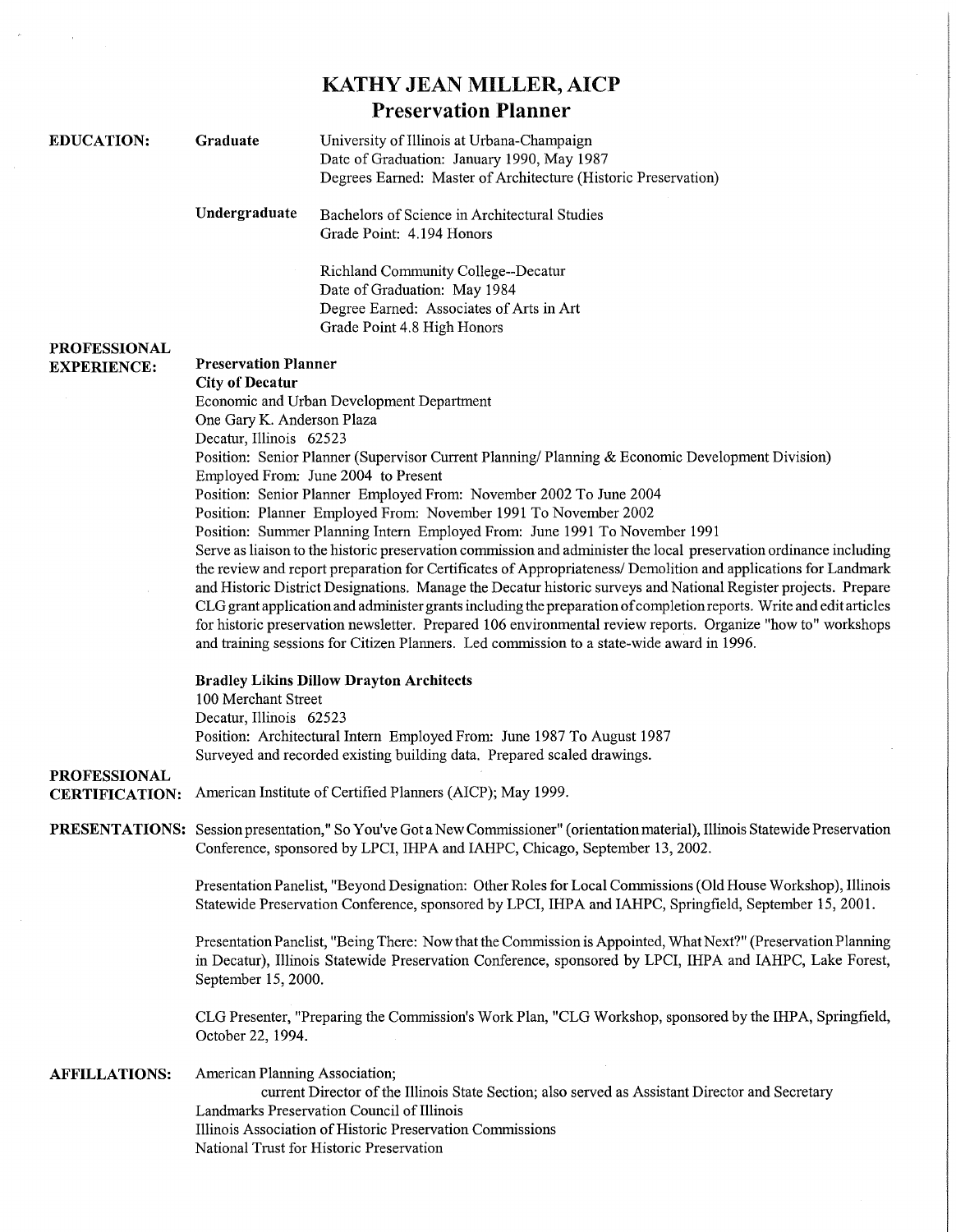## HISTORICAL AND ARCHITECTURAL SITES COMMISSION ROSTER

Mr. Jason Butterick, Chairperson 1953 East Prairie Avenue, 62521 428-0673 kybrd76@hotmail.com

Mrs. Paula Cross, Vice-Chairperson 1420 West Sunset Avenue, 62522 422-4517 crossamold@msn.com

Mrs. Rhonda Glidewell, Treasurer 440 West Macon Street, 62522 475-1854/429-8276 mgr1838@alliedhomenet.com

Mr. Edward Booth Kehart, Robinson & Booth 132 South Water Street, Suite 200, 62523 423-6076/428-6056 gf@kehart.com

Mr. Brian Forbes BLDD Architects 100 Merchant Street, 62523 429-5105 brian.forbes@bldd.com

Melinda Hawbaker United Way 202 East Eldorado Street, 62523 422-8537 (work) mhawbaker@uwdecatur.org

Judy Lourash 1715 West Main Street, 62522 425-8791 j.lourash@hotmail.com

Mrs. Rexlyn Nicole U of I Extension 2535 Millikin Parkway, 62526 877-6042, 422-9136 rxnicole@uiuc.edu

Kathleen Owen 303 Delmar Avenue, 62522 428-9105 kfowen@aol.com

Ann Seidman 610 South Monroe Street, 62522 428-0644

Mrs. Lou Snelson 635 South Seigel, 62522 429-1750 mlsnelson@aol.com